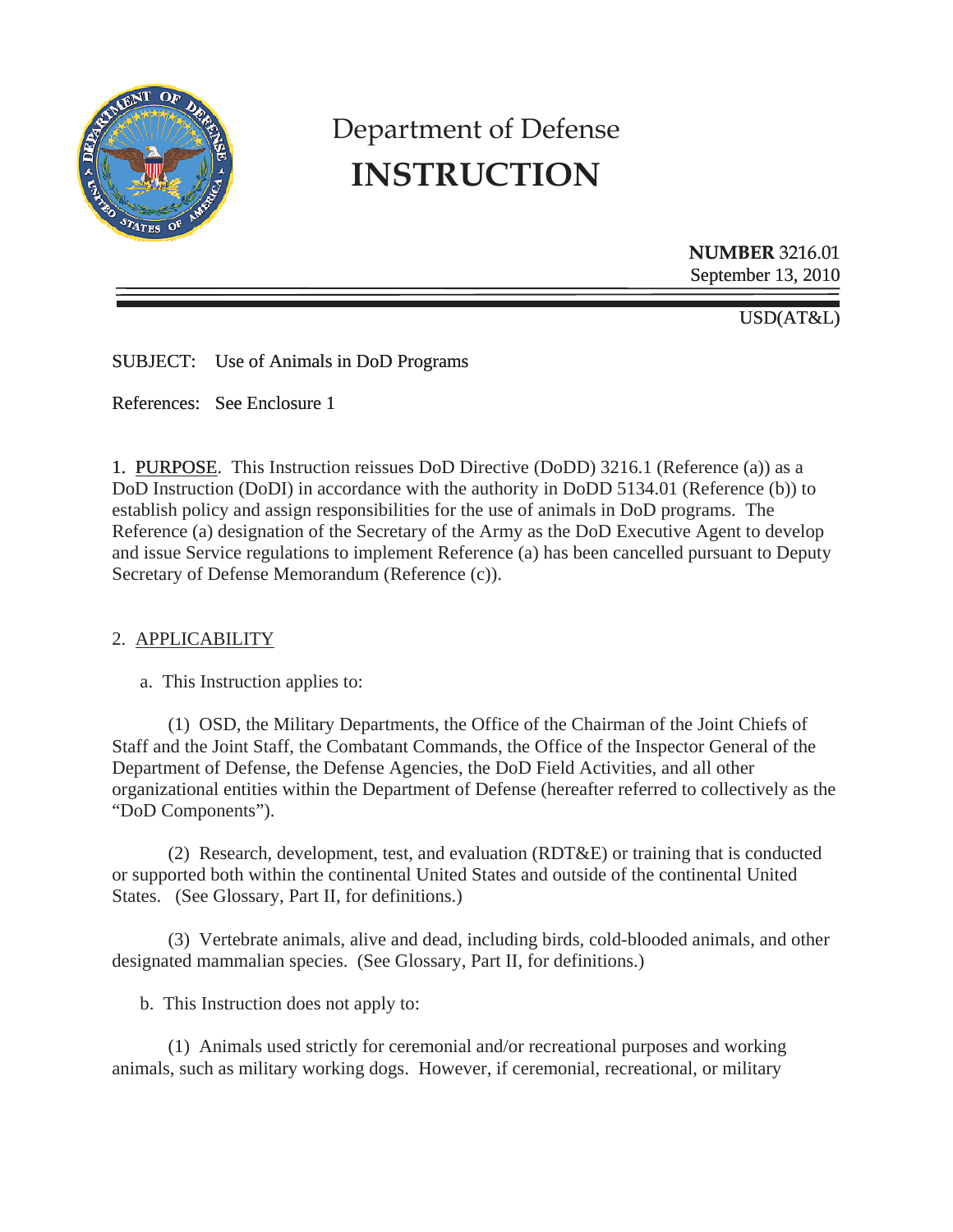working animals are also used to conduct RDT&E or training, as defined in the Glossary, this Instruction applies.

(2) Farm animals such as but not limited to livestock or poultry used or intended for use as food or fiber, or livestock or poultry used or intended for use improving animal nutrition, breeding, management, or production efficiency; or for improving the quality of food or fiber.

(3) Animals used in disease surveillance, as defined in the Glossary, unless the disease screening procedure harms the animal. If there is no Institutional Animal Care and Use Committee (IACUC) supporting the institution, a DoD veterinarian with demonstrated familiarity with this Instruction and not involved in the activity shall determine if the activity is disease surveillance or if it harms the animal.

(4) Animals involved in field studies, as defined in the Glossary. If there is no IACUC supporting the institution, a DoD veterinarian with demonstrated familiarity with this Instruction and not involved in the activity shall determine if the activity is a field study.

3. DEFINITIONS. See Glossary.

4. POLICY. It is DoD policy that:

 a. RDT&E or training conducted or supported by the Department of Defense shall comply with sections 2131-2159 of title 7, United States Code (Reference (d)) and its implementation in parts 1-4 of title 9, Code of Federal Regulations (Reference (e)).

 (1) RDT&E or training conducted or supported by the Department of Defense shall also comply with the DoD policy and guidance in DoDDs 6025.21E and 6400.4 (References (f) and (g)) and DoDI 3210.7 (Reference (h)), and shall adopt other Federal policies and guidance, as applicable, that provide national standards for the acquisition, transportation, housing, control, maintenance, handling, treatment, care, use, and disposal of animals. This includes the policies and guidance in References (i) through (u). Federal policies for animal welfare shall be applied as directed in this Instruction.

 (2) Activities subject to this Instruction shall also comply with all other applicable Federal, State, and local statutes and regulations, and requirements of non-U.S. entities when the work is conducted outside of the United States.

b. Methods other than animal use and alternatives to animal use (i.e., methods to refine, reduce, or replace the use of animals) shall be considered and used whenever possible to attain the objectives of RDT&E or training if such alternative methods produce scientifically or educationally valid or equivalent results.

c. The purchase or use of dogs or cats for inflicting wounds from any type of weapon(s) to conduct training in surgical or other medical treatment procedures is prohibited in accordance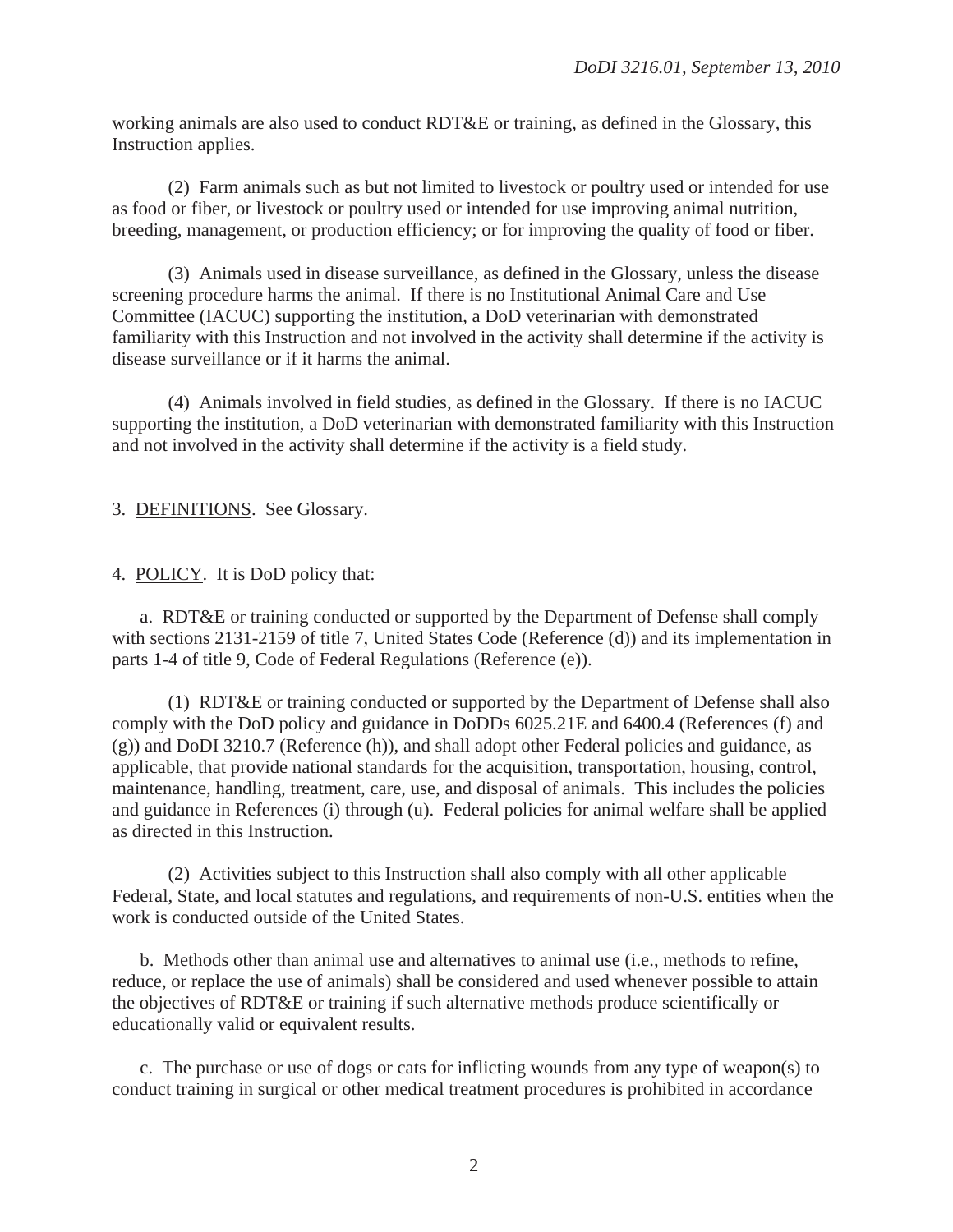with section 8019 of Public Law 101-511 (Reference (i)). The purchase or use of nonhuman primates or marine mammals for inflicting wounds from any type of weapon(s) to conduct training in surgical or other medical treatment procedures is also prohibited.

5. RESPONSIBILITIES. See Enclosure 2.

6. PROCEDURES. See Enclosure 3.

7. RELEASABILITY. UNLIMITED. This Instruction is approved for public release and is available on the Internet from the DoD Issuances Website at http://www.dtic.mil/whs/directives.

8. EFFECTIVE DATE. This Instruction is effective immediately.

Ashton B. Carter Under Secretary of Defense for Acquisition, Technology, and Logistics ACTING USOCATAL)

Enclosures

- 1. References
- 2. Responsibilities
- 3. Procedures

**Glossary**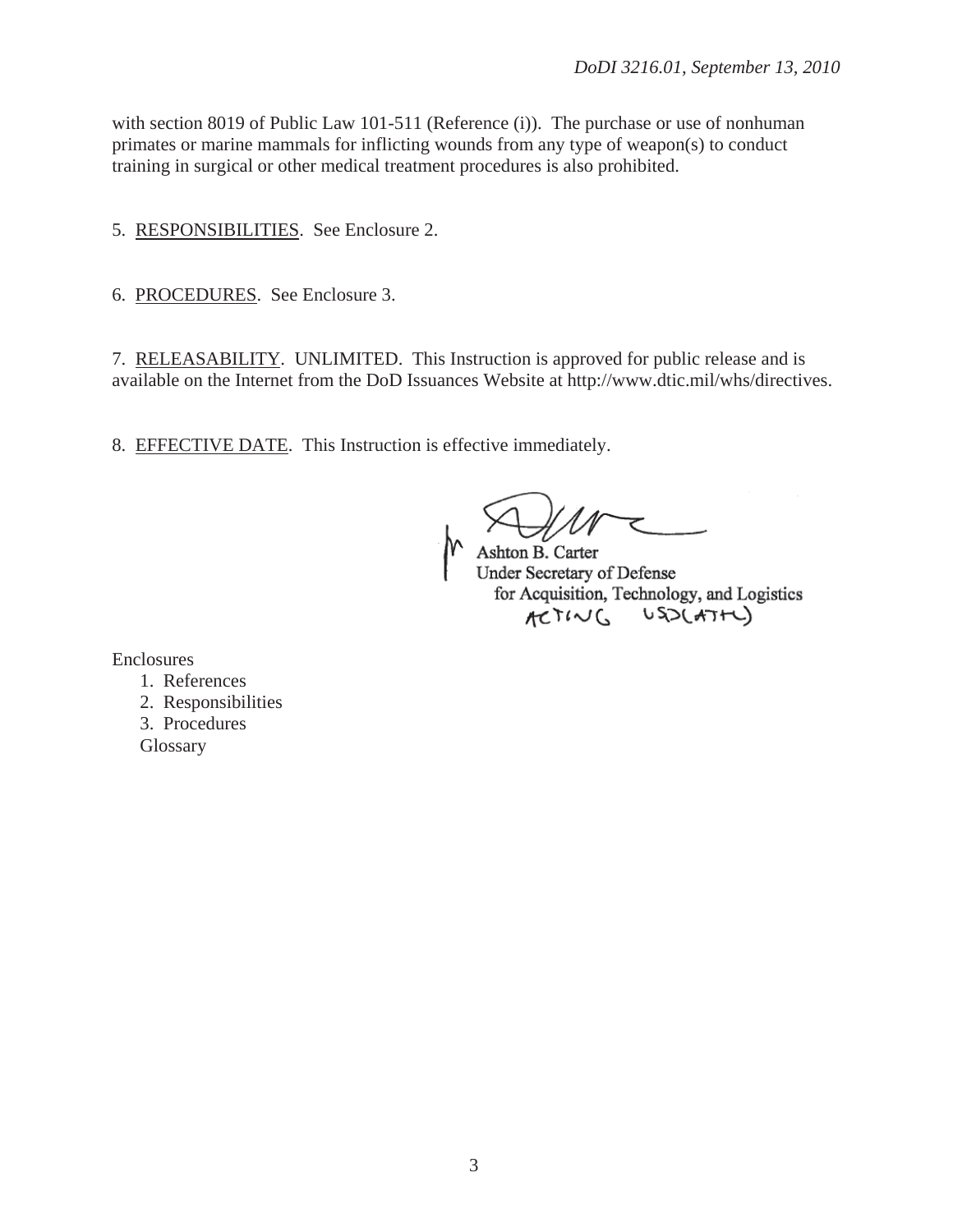# **TABLE OF CONTENTS**

| DoD-SUPPORTED, BUT NOT -CONDUCTED, RDT&E AND TRAINING13 |  |
|---------------------------------------------------------|--|
|                                                         |  |
|                                                         |  |
|                                                         |  |
|                                                         |  |
|                                                         |  |
|                                                         |  |
|                                                         |  |
|                                                         |  |
|                                                         |  |
|                                                         |  |
|                                                         |  |
|                                                         |  |
|                                                         |  |
|                                                         |  |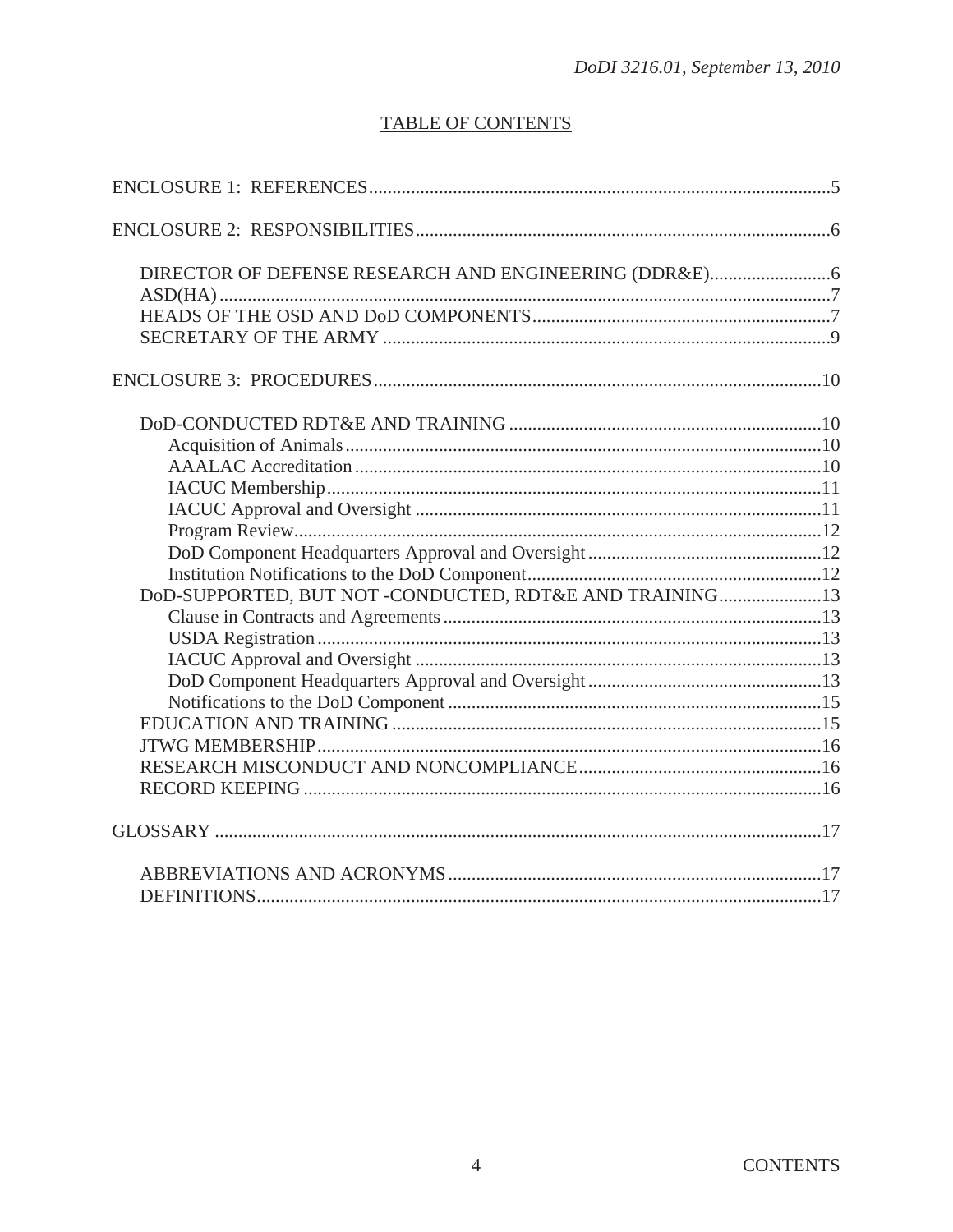## ENCLOSURE 1

## REFERENCES

- (a) DoD Directive 3216.1, "Use of Animals in DoD Programs," April 17, 1995 (hereby cancelled)
- (b) DoD Directive 5134.01, "Under Secretary of Defense for Acquisition, Technology, and Logistics (USD(AT&L))," December 9, 2005
- (c) Deputy Secretary of Defense Memorandum, "Approval to Rescind the Designation of the DoD Executive (EA) for Use of Animals in DoD Programs," February 12, 2010
- (d) Sections 2131-2159 of title 7, United States Code
- (e) Parts 1-4 of title 9, Code of Federal Regulations
- (f) DoD Directive 6025.21E, "Medical Research for Prevention, Mitigation, and Treatment of Blast Injuries," July 5, 2006
- (g) DoD Directive 6400.4, "DoD Veterinary Services Program," August 22, 2003
- (h) DoD Instruction 3210.7, "Research Integrity and Misconduct," May 14, 2004
- (i) Section 8019 of Public Law 101-511, "The Department of Defense Appropriations Act, 1991," November 5, 1990
- (j) Institute of Laboratory Animal Research, Commission on Life Sciences, and National Research Council, "Guide for the Care and Use of Laboratory Animals," January 2, 1996<sup>1</sup>
- (k) Public Law 106-545, "ICCVAM Authorization Act of 2000," December 19, 2000
- (l) Title 21, Code of Federal Regulations
- (m) U.S. Department of Agriculture Policy Manual, Policy 23, "Criteria for Licensing Hoofstock Dealers," August 26, 2002
- (n) Sections 3109 and  $3371-3376^2$  of title 5, United States Code
- (o) National Institutes of Health, Office of Laboratory Animal Welfare, "Public Health Service Policy on Humane Care and Use of Laboratory Animals," August 7, 2002
- (p) Defense Federal Acquisition Regulations Supplement, clause 252.235-7002, "Animal Welfare," December 1991
- (q) U.S. Department of Agriculture, "U.S. Government Principles for the Utilization and Care of Vertebrate Animals Used in Testing, Research, and Training," February 15, 2001
- (r) Sections 1361-1384 and 1531-1543 of title 16, United States Code
- (s) Section 42 of title 18, United States Code
- (t) Parts 10-14, 16, 23, and 216-226 of title 50, Code of Federal Regulations
- (u) Federation of Animal Science Societies, "Guide for the Care and Use of Agricultural Animals in Research and Teaching," January 2010
- (v) DoD Instruction 5025.01, "DoD Directives System," October 28, 2007

<sup>&</sup>lt;sup>1</sup> Available on the Internet at http://www.nap.edu/openbook.php?record\_id=5140&page=R1  $^{2}$  Also known as "The Intersecuery mental Personnal Act of 1070, as amended"

<sup>&</sup>lt;sup>2</sup> Also known as "The Intergovernmental Personnel Act of 1970, as amended"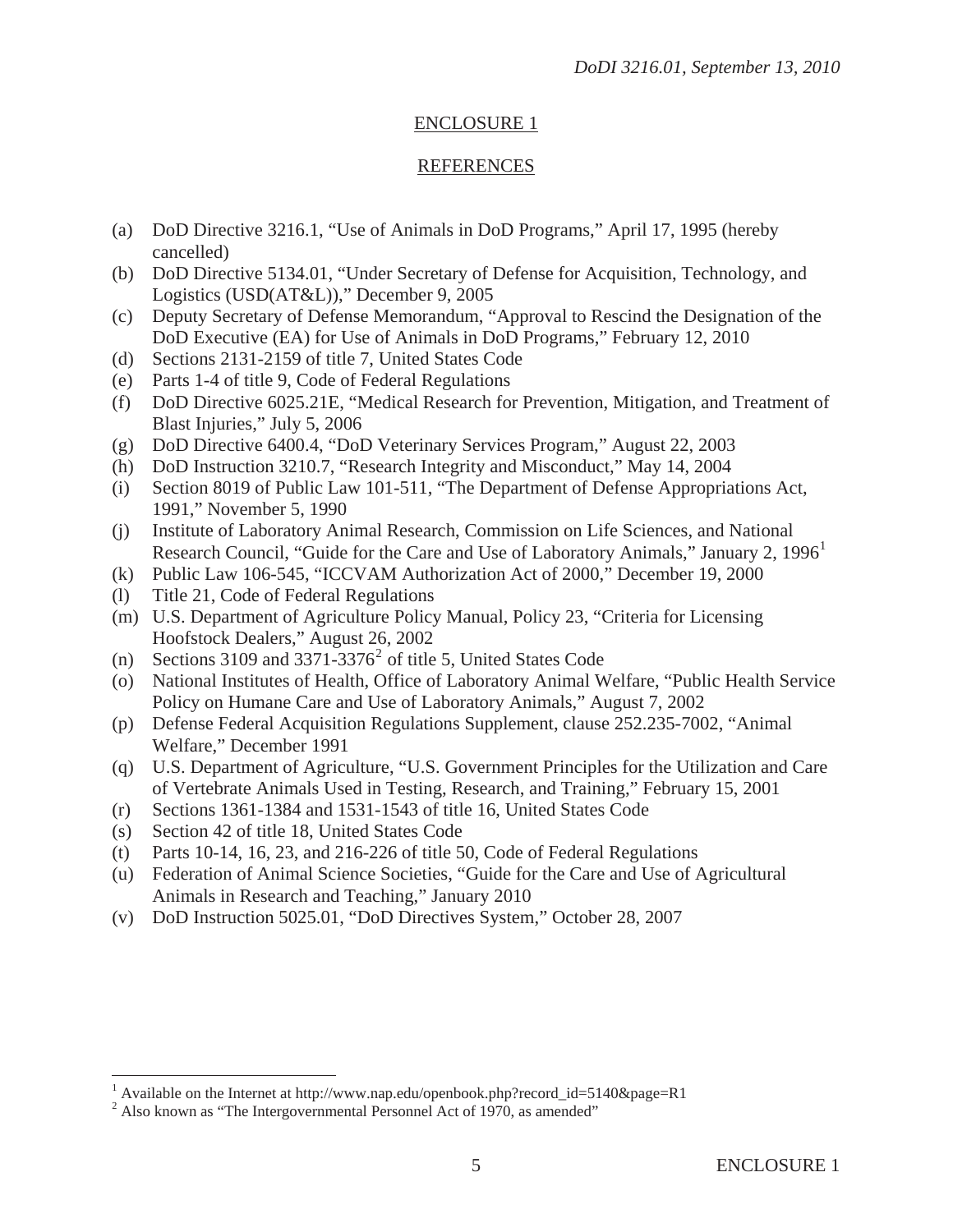## ENCLOSURE 2

## RESPONSIBILITIES

1. DIRECTOR OF DEFENSE RESEARCH AND ENGINEERING (DDR&E). The DDR&E, under the authority, direction, and control of the Under Secretary of Defense for Acquisition, Technology, and Logistics, shall:

a. Be the DoD point of contact for all matters related to DoD compliance with this Instruction, and shall act as the principal DoD liaison with agencies outside the Department of Defense on matters pertaining to animal care and use for RDT&E and training.

b. Provide guidance and policy necessary to implement this Instruction, after consulting with the Assistant Secretary of Defense for Health Affairs (ASD(HA)) for matters affecting medical training, and with the Director, DoD Veterinary Services Activity, for matters affecting animal health and welfare.

 c. Exercise the responsibilities and authorities of the Secretary of Defense identified in section 2143(c) of Reference (d) for:

 (1) Ensuring corrective action is taken on deficiencies of DoD research facilities (as defined in section 2132(e) of Reference (d)) reported by the DoD IACUC.

 (2) Granting exceptions to procedures or requirements in this Instruction based upon an appropriate justification from the Head of an OSD or DoD Component and consistent with law.

 d. Establish a process to oversee DoD Component implementation of their respective Component animal use management plan and compliance with this Instruction.

 e. Establish policies and procedures to facilitate efficient management, tracking, and reporting of the care and use of animals in DoD-conducted and -supported RDT&E and training.

f. Maintain the:

 (1) DoD Standard Animal Use Protocol Format (available at http://www.dtic.mil/biosys/docs/au-DoD\_Standard\_Animal\_Use\_Protocol.pdf).

 (2) DoD (DD) Form 2856, "DoD Semiannual Program Review/Facility Inspection Checklist" (available at http://www.dtic.mil/whs/directives/infomgt/forms/eforms/dd2856.pdf).

 g. Maintain a list of foreign and international standards that are at least equivalent to those in the "Guide for the Care and Use of Laboratory Animals" (Reference (j)) or the United States Department of Agriculture (USDA) and Department of Defense.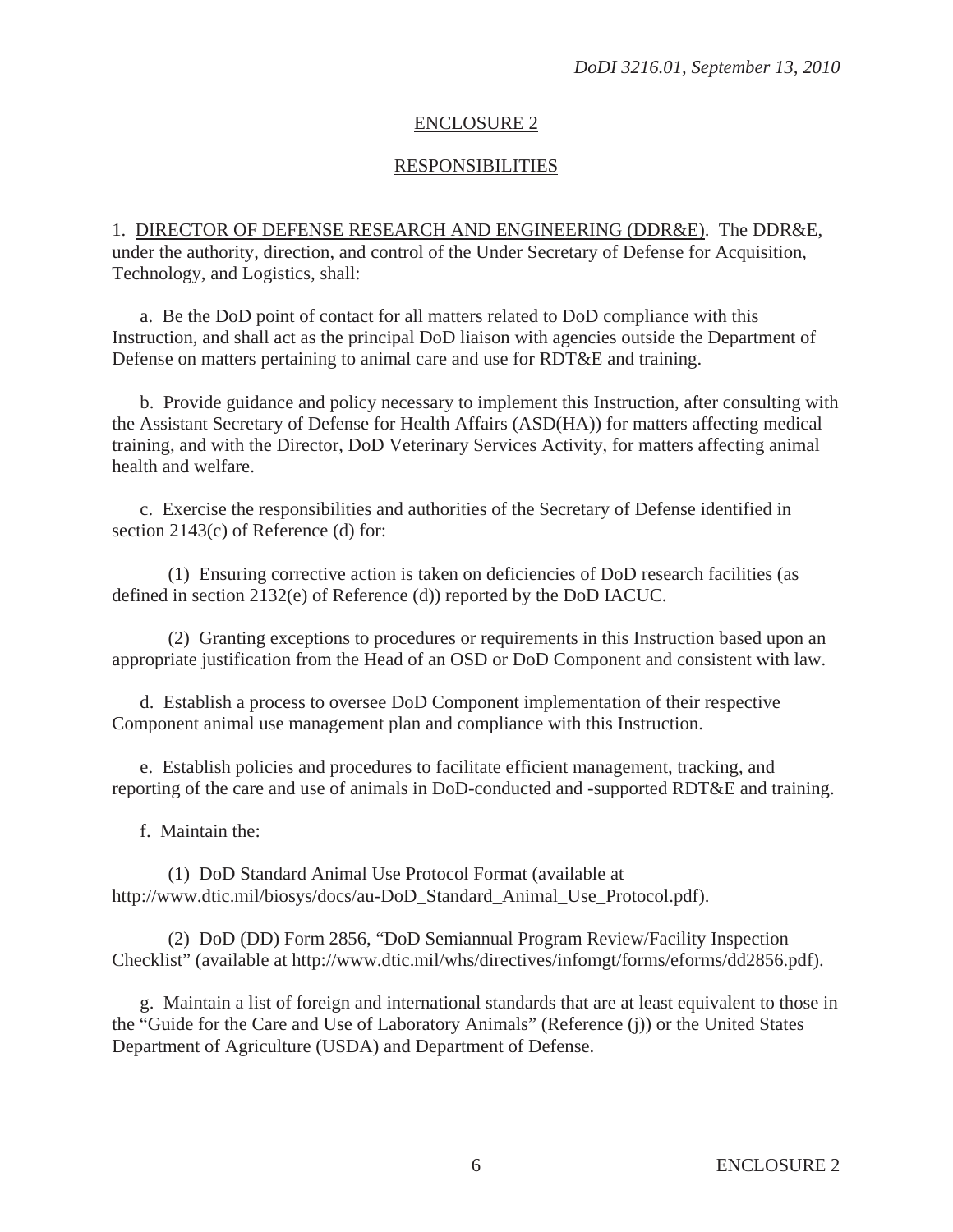h. Designate a DoD representative to the Interagency Coordinating Committee on the Validation of Alternative Methods established under the management of Department of Health and Human Services (DHHS) pursuant to Public Law 106-545 (Reference (k)).

 i. Designate a DoD representative to the Interagency Research Animal Committee established by DHHS who is a veterinarian of appropriate rank or grade and experience and a diplomate of the American College of Laboratory Animal Medicine.

 j. Establish the Joint Technical Working Group (JTWG) on Animal Use in DoD Programs to act as the central advisory committee to the Armed Services Biomedical Research Evaluation and Management (ASBREM) Committee on all matters regarding the care and use of animals for RDT&E or training pursuant to Reference (f). Membership shall be as described in section 4 of Enclosure 3.

2. ASD(HA). The ASD(HA), under the authority, direction, and control of the Under Secretary of Defense for Personnel and Readiness, shall advise the DDR&E on matters related to the necessity to use animals in medical education and training and the appropriate use of alternatives.

3. HEADS OF THE OSD AND DoD COMPONENTS. The Heads of the OSD and DoD Components that use or support the use of animals covered by this Instruction shall:

 a. Develop, issue, and monitor the Component animal use management plan that contains the Component implementing policies and procedures to ensure compliance with this Instruction and any other supplementing or implementing issuances.

(1) The Component animal use management plan shall:

- (a) Incorporate the procedures set forth in Enclosure 3.
- (b) For each action, identify the responsible Component office.

 (c) Integrate applicable Federal policy and guidance that provides national standards for the acquisition, transportation, housing, control, maintenance, handling, treatment, care, use, and disposal of animals. This includes References (d) through (u) and other applicable Federal policy and guidance.

 (2) The authority and responsibility for implementing and overseeing the Component animal use management plan shall only be delegated to a single, senior official at the general or flag officer, Senior Executive Service, or equivalent level, or higher.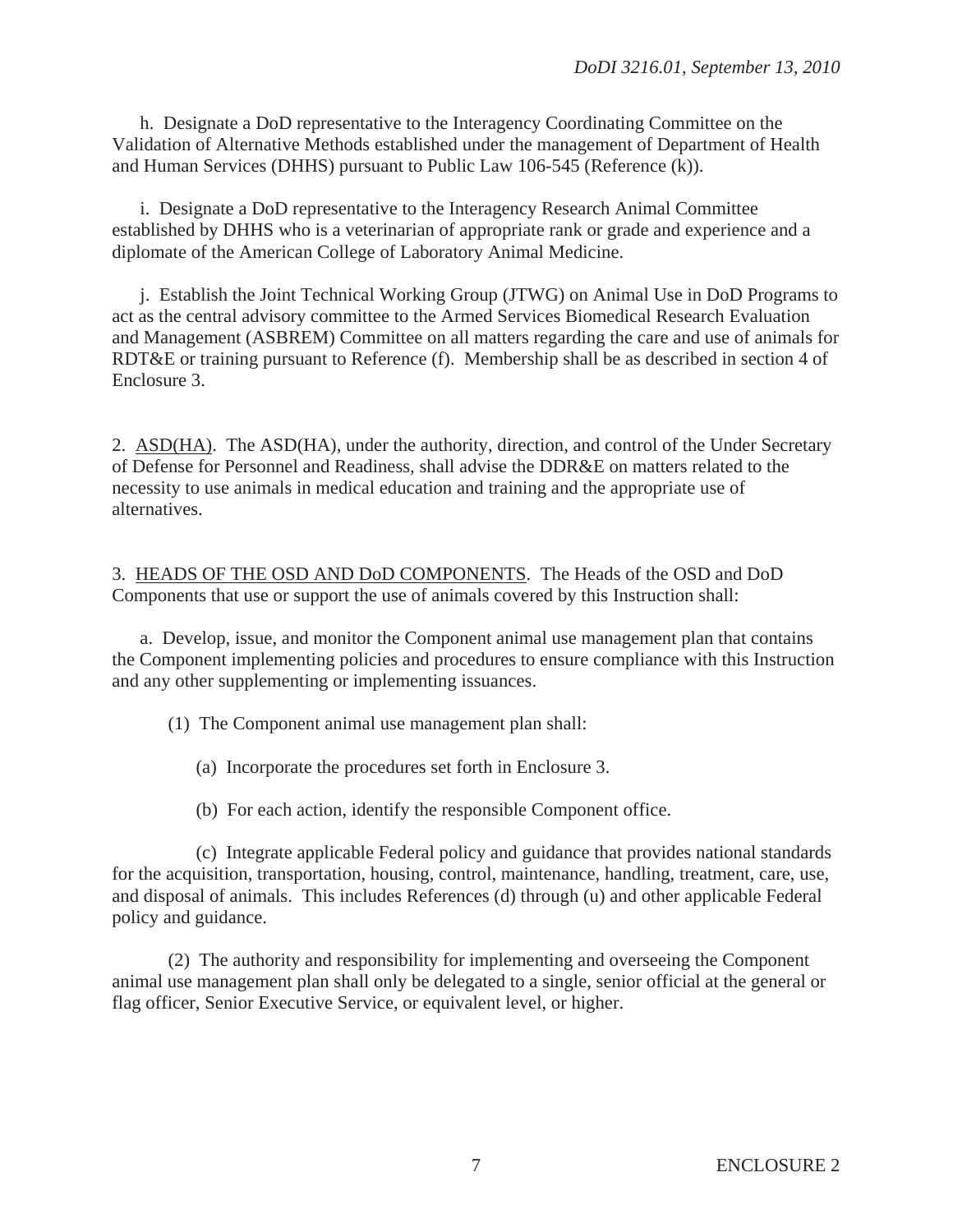b. Establish and oversee Component policies and procedures for animal use. Component policies may be more restrictive than the requirements in this Instruction, but they may not be less restrictive. They shall include policies and procedures:

 (1) For Component headquarters administrative review of DoD-conducted and -supported RDT&E and training (sections 1 and 2 of Enclosure 3) and allegations of noncompliance or misconduct (section 5 of Enclosure 3).

 (2) For Component headquarters oversight of the inspections of the institutions' animal care and use program review, including the institutions' facility inspection. Oversight should ensure that the program reviews are appropriately conducted and corrective action is taken in a timely manner (sections 1 and 2 of Enclosure 3).

 (3) That support the assignment of responsibilities when performing RDT&E and training in collaboration with another DoD Component, to include establishing written agreements for tasks such as single IACUC approval, single Component headquarters administrative reviews and inspections (section 1 of Enclosure 3), and/or single oversight of extramural RDT&E and training (section 2 of Enclosure 3).

 (4) To maintain a list of providers approved by the Component for each training plan and establishing a process to communicate this list with the other DoD Components to allow a Component to rely on the review and inspection of another Component (section 2 of Enclosure 3).

 (5) To provide education and training for implementation, management, and oversight of this Instruction (section 3 of Enclosure 3).

 c. Coordinate and cooperate in the transfer of Government-owned nonhuman primates within the Department of Defense and with other Governmental agencies to maximize conservation and proper utilization.

 d. Ensure prior approval for proposals intending to use chimpanzees by the DHHS Interagency Animal Model Committee, which coordinates national priorities for research utilization of this species.

 e. Provide members to intra- and interagency committees and to the JTWG when requested by the DDR&E (section 4 of Enclosure 3).

 f. Report in a timely manner to the DDR&E any research misconduct or serious noncompliance issues related to animal use for RDT&E or training (section 5 of Enclosure 3). Report at a minimum annually to the DDR&E any waivers, exemptions, exceptions, or other deviations from requirements granted in accordance with this Instruction.

 g. Maintain all records identified in this Instruction or required by References (d) through (u) for at least 3 years beyond the end of the RDT&E or training or the effective date of the record (section 6 of Enclosure 3).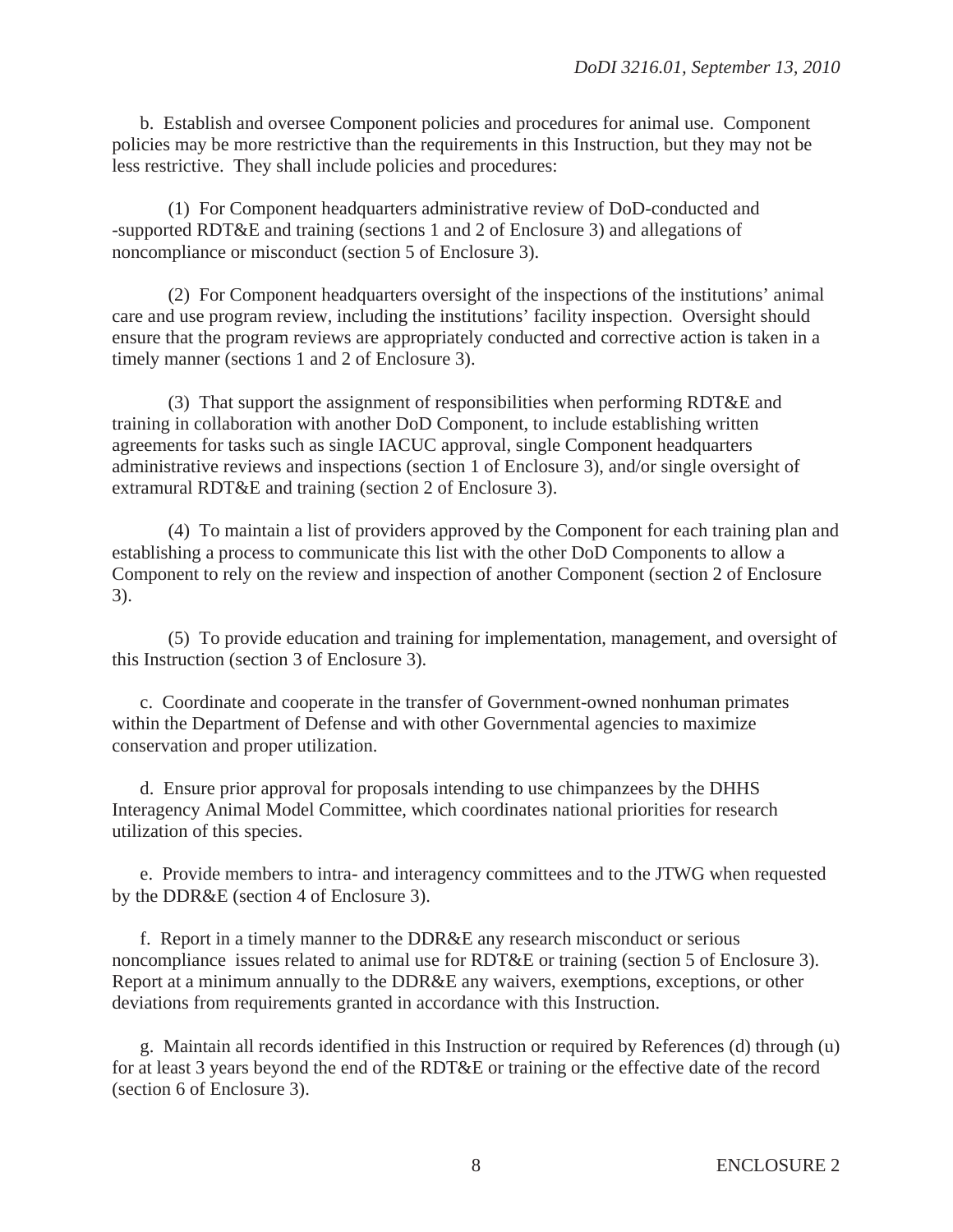4. SECRETARY OF THE ARMY. The Secretary of the Army, in addition to the responsibilities in section 3 of this enclosure, and as the DoD Executive Agent for the DoD Veterinary Services Program pursuant to Reference (g), shall:

 a. Develop and issue, in consultation with the other DoD Components that have an animal use program, a joint Component regulation to implement this Instruction.

 b. Designate the Director, DoD Veterinary Services Activity, a Field Operating Agency of the Army under the authority, direction, and control of the Army Surgeon General, to serve as:

 (1) A consultant to the ASD(HA) and the DDR&E for technical and professional matters related to this Instruction.

 (2) The DoD representative on animal care and use matters for implementing Food and Drug Administration regulatory requirements in accordance with title 21, Code of Federal Regulations (Reference (l)).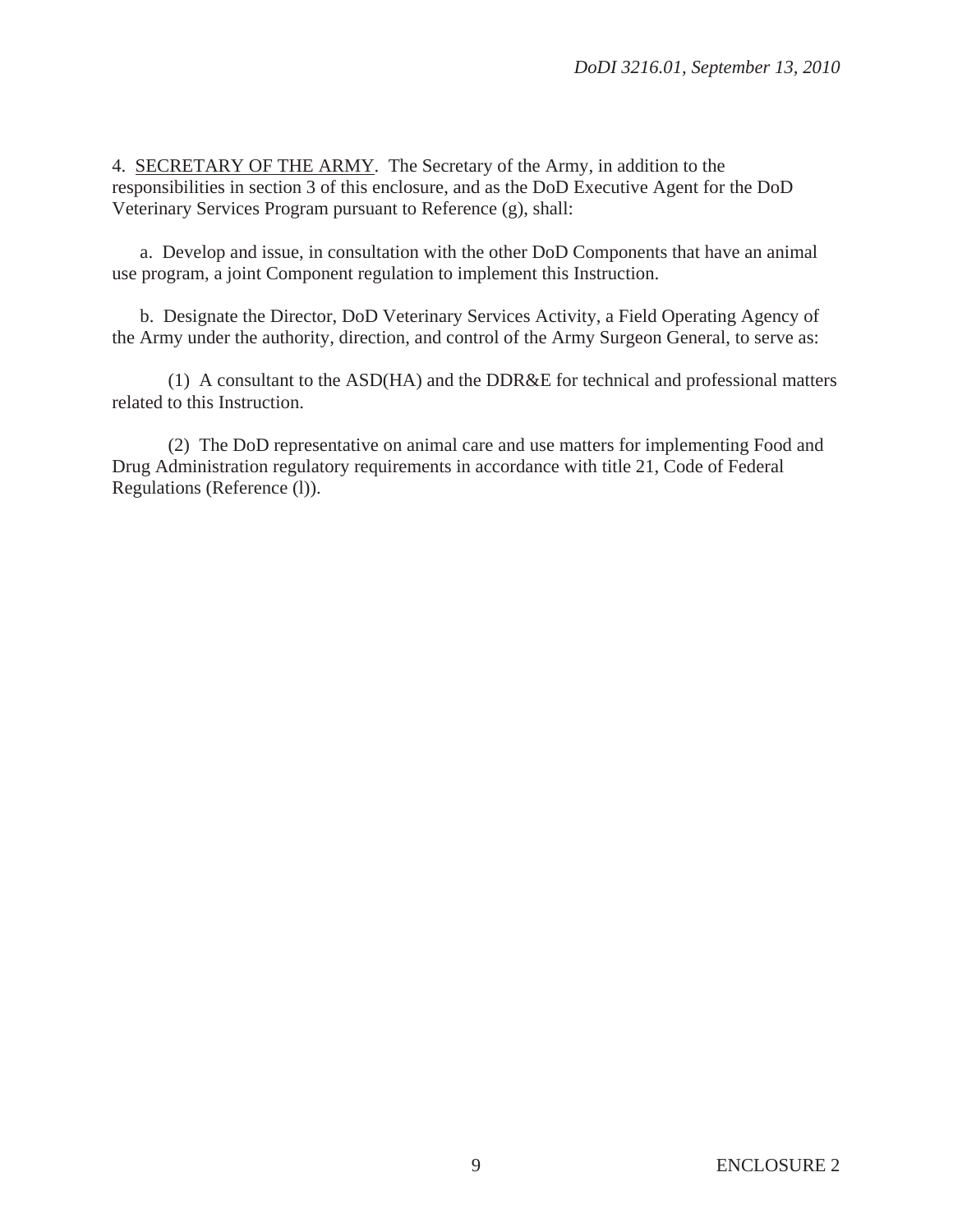### ENCLOSURE 3

#### PROCEDURES

#### 1. DoD-CONDUCTED RDT&E AND TRAINING

#### a. Acquisition of Animals

 (1) When purchasing animals covered by this Instruction, the DoD Components shall ensure that the animals are legally obtained from suppliers licensed by the USDA in accordance with sections 2133-2134 of Reference (d), unless specifically exempted from the licensing requirements in References (d), (e), and Department of Agriculture policy manual (Reference (m)). When a U.S. supplier claims it meets an exemption criterion in References (d), (e), or (m), the Component shall conduct a program review that includes a facility inspection to confirm that the supplier cares for the animals according to accepted U.S. industry standards or practices and meets the exemption criterion. A DoD veterinarian with training or experience in laboratory animal science and medicine shall conduct the review. If the supplier is accredited by the Association for Assessment and Accreditation of Laboratory Animal Care (AAALAC), International, the Component may waive the requirement for on-site inspection. This waiver does not preclude the Component from conducting an inspection at any time.

 (2) When conducting RDT&E or training outside of the United States and using foreign suppliers, the DoD Component shall require a program review that includes a facility inspection to confirm that the supplier cares for the animals according to accepted U.S. industry standards or practices. A DoD veterinarian with training or experience in laboratory animal science and medicine shall conduct the review. If the supplier is accredited by AAALAC, or meets the equivalent standards established as directed in paragraph 1.g of Enclosure 2, the Component may waive the requirement for on-site inspection. This waiver does not preclude the Component from conducting an inspection at any time. Foreign suppliers shall also be in compliance with their national policies.

 (3) When capturing animals from the wild, institutions shall ensure they have all required capture and use permits approved prior to acquisition.

 b. AAALAC Accreditation. ALL DoD institutions housing animals for RDT&E or training shall attain and maintain AAALAC accreditation, with these exceptions:

 (1) DoD institutions using or housing animals for RDT&E or training for less than 8 continuous calendar days. However, they shall have the animal facilities inspected and approved by a DoD veterinarian trained or experienced in laboratory animal medicine prior to initiation of any research protocol or training plans involving animals. The inspection shall ensure that the institution has met the requirements in this Instruction. The DoD Component may waive this requirement for an inspection when they have determined a compelling reason exists.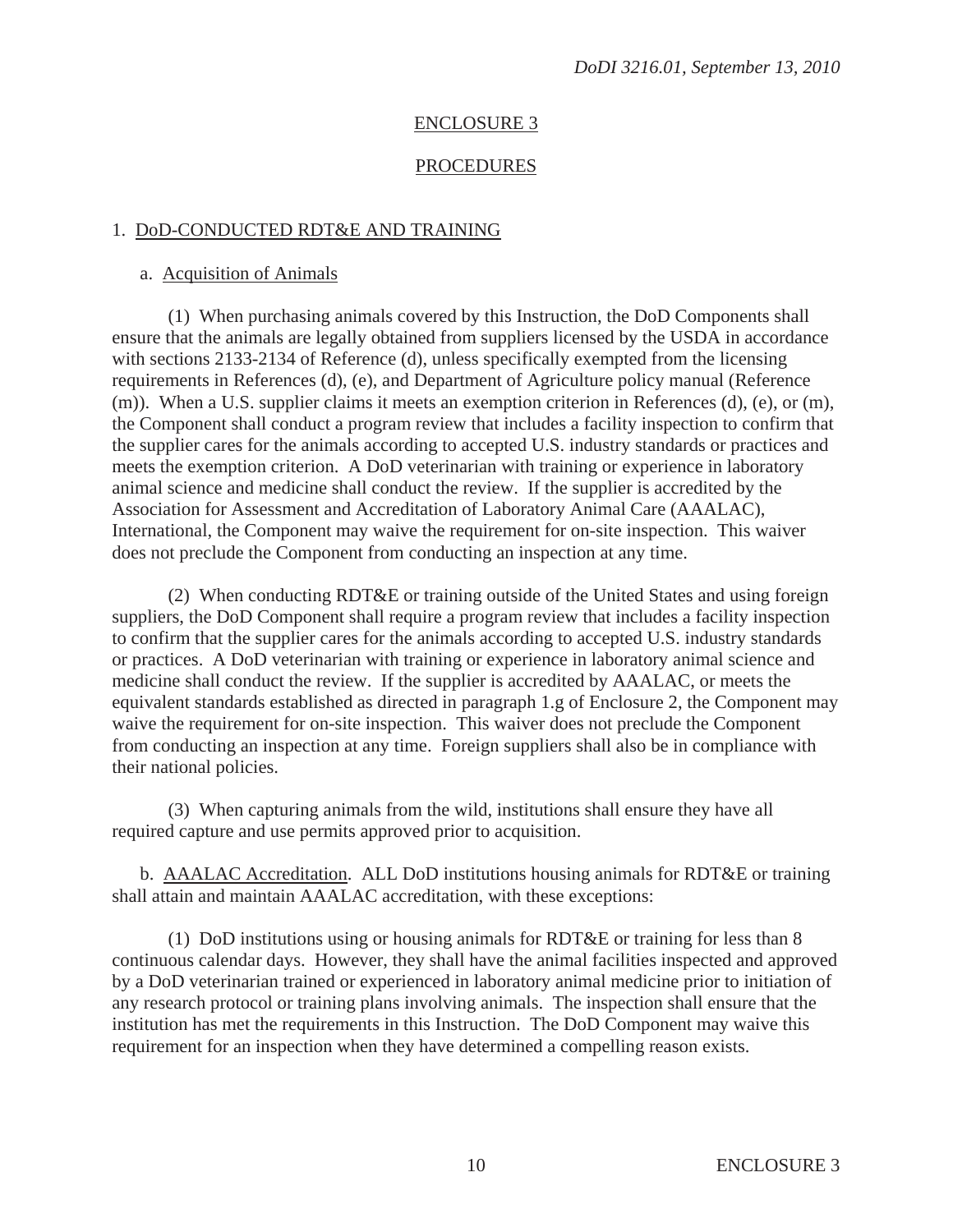(2) Additional exemptions as the DDR&E determines appropriate.

## c. IACUC Membership

 (1) The IACUCs of the DoD institutions established in accordance with section 2143 of Reference (d) shall:

 (a) Consist of committee members who are Federal employees; individuals covered by sections 3371-3376 of title 5, United States Code (also known as "The Intergovernmental Personnel Act of 1970, as amended" (Reference (n))); or individuals considered as experts or consultants in accordance with section 3109 of Reference (n). IACUCs may consult with subject matter experts who are not members of the committee; these consultants may not vote.

 (b) Have at least five members with various backgrounds to promote complete and accurate review of RDT&E and training activities commonly conducted by the institution, in accordance with National Institutes of Health policy (Reference (o)). No more than three members shall be from the same administrative unit of the institution.

 (c) Have at least one member who is a doctor of veterinary medicine with training or experience in laboratory animal science and medicine.

 (d) Have at least one member who represents the general community interest and is not affiliated with the institution sponsoring the IACUC. The IACUCs must designate an alternate member(s) for the non-affiliated member to ensure community representation at convened IACUC meetings.

 (e) Have at least one member who does not have a scientific background. When appropriate, the non-affiliated and the non-scientific member may be the same person.

 (2) To have a quorum, at least one veterinarian and one non-affiliated member (or his or her alternate) must be present. When a compelling reason exists, the IACUC may request approval from the Head of the OSD or DoD Component to waive this requirement in order to meet without the non-affiliated member.

# d. IACUC Approval and Oversight

 (1) All RDT&E and training shall be approved and provided oversight by a duly constituted IACUC in accordance with Reference (d) before the activity can begin.

 (2) All proposed RDT&E shall be submitted to the IACUC using the DoD Standard Animal Use Protocol Format. All proposed training plans submitted to the IACUC shall contain the relevant information outlined in the DoD Standard Animal Use Protocol Format.

 (3) A veterinarian, working under the authority of the IACUC, shall oversee the animals being used during the RDT&E or training as described either in the protocol approved by the IACUC or in the IACUC policy, which is referenced in the protocol.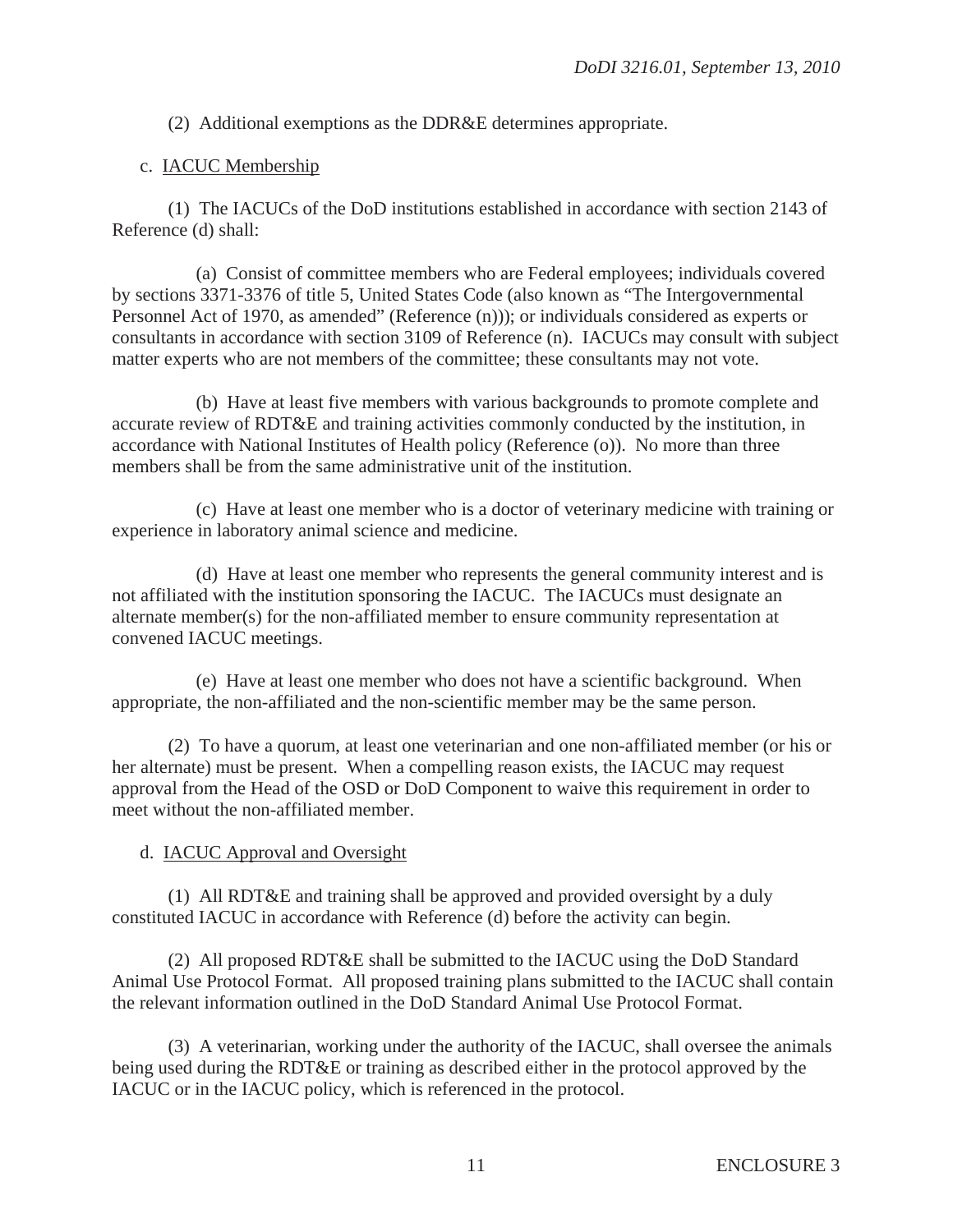(4) When an investigator proposes significant changes to an IACUC-approved protocol, the IACUC must review and approve the changes before they can be implemented.

 (5) All RDT&E and training approved by an IACUC must be reviewed by the IACUC at least annually.

e. Program Review. All DoD institutions using or housing animals for RDT&E or training for more than 12 hours shall conduct a program review, including a facility inspection, at least semiannually using DD Form 2856. A majority of the institution's IACUC members shall sign the report to the institutional official, and the report shall include a statement indicating the presence or absence of minority opinions. This review shall also be submitted to the DoD Component headquarters oversight office.

## f. DoD Component Headquarters Approval and Oversight

 (1) At a minimum, the DoD Component headquarters oversight office must conduct an administrative review and approve all RDT&E and training requiring the use of nonhuman primates, dogs, cats, or marine mammals, and all medical training involving live animals. The review must be conducted to ensure conformance with all applicable regulations and policies.

 (2) When an IACUC approves significant changes to an approved protocol that was administratively reviewed by the Component headquarters oversight office as required in subparagraph 1.f.(1) of this enclosure, the Component headquarters oversight office must review and approve the changes to the IACUC-approved protocol before they can be implemented.

 (3) The institutional program review conducted by the IACUC (required by paragraph 1.e. of this enclosure) shall be reviewed by the Component headquarters oversight office. Any issues needing corrective action shall be overseen by the Component headquarters oversight office to ensure that actions are completed in a timely manner.

#### g. Institution Notifications to the DoD Component

 (1) When an institution is notified by the USDA that it is under investigation, the institution shall notify their Component headquarters oversight office within 5 business days.

 (2) When an institution is notified by AAALAC that it has lost its accreditation status, the institution shall notify their Component headquarters oversight office within 5 business days.

 (3) When an institution has experienced any adverse events regarding the RDT&E or training, the institution shall notify their Component headquarters oversight office within 5 business days.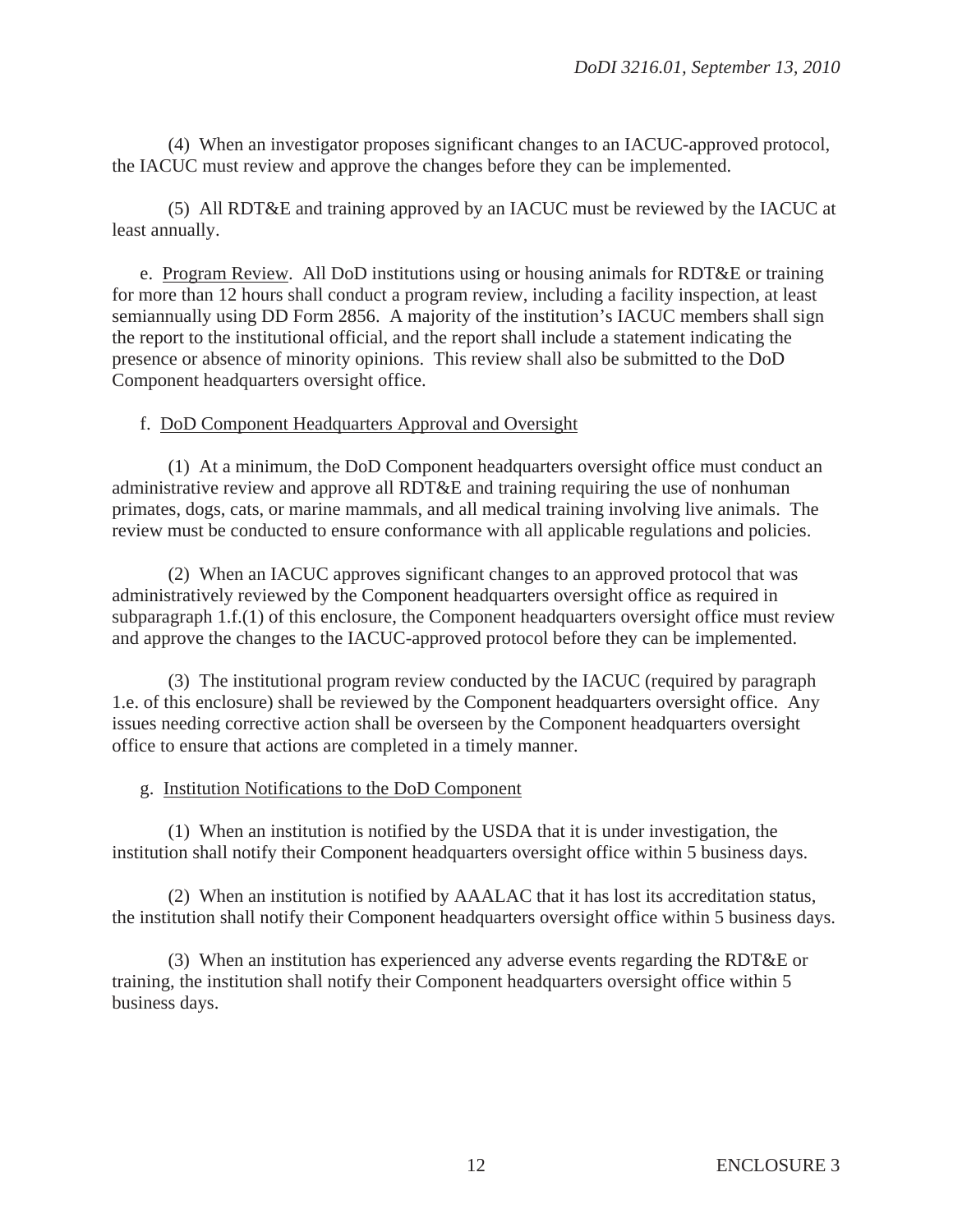## 2. DoD-SUPPORTED, BUT NOT -CONDUCTED, RDT&E AND TRAINING

 a. Clause in Contracts and Agreements. All contracts for DoD-supported RDT&E or training must contain Defense Federal Acquisition Regulations Supplement (DFARS) clause 252.235-7002 (Reference (p)). Agreements not subject to Reference (p) (e.g., grants and cooperative research and development agreements) must contain language equivalent to that in Reference (p).

 b. USDA Registration. Non-Federal institutions conducting DoD-supported RDT&E or training in the United States must be registered with the USDA, unless otherwise exempt from this requirement by meeting the conditions in Reference (d) for the duration of the activity.

#### c. IACUC Approval and Oversight

 (1) DoD-supported RDT&E and training involving animals must be approved by the performing institution's IACUC in accordance with Reference (d) before the activity begins.

 (2) A veterinarian, working under the authority of the IACUC, shall oversee the animals being used during the RDT&E or training as described in either the protocol approved by the IACUC or in the IACUC policy, which is referenced in the protocol.

 (3) When an investigator proposes significant changes to an IACUC-approved protocol, the IACUC must review and approve the changes before they can be implemented.

 (4) All RDT&E and training approved by an IACUC must be reviewed by the IACUC at least annually.

#### d. DoD Component Headquarters Approval and Oversight

 (1) Protocol or Training Plan Approval. At a minimum, the DoD Component headquarters oversight office must conduct an administrative review and approve all DoDsupported RDT&E and training. The review must be conducted to ensure conformance with all applicable regulations and policies. The review shall be conducted by a DoD veterinarian trained or experienced in laboratory animal science and medicine to ensure the activity meets the requirements in this Instruction. This Component review and approval must occur before the performing institution is allowed to begin animal work. Although non-DoD institutions are not required to use the DoD Standard Animal Use Protocol Format, the documents submitted to the Component shall provide all pertinent information contained in the DoD Standard Animal Use Protocol Format. When an IACUC approves significant changes to an approved protocol that has been reviewed by the Component supporting the RDT&E or training, the Component must review and approve the changes before they can be implemented. The Component must ensure the IACUC conducts an appropriate continuing review at least annually.

 (2) Veterinary Care Plan. The DoD Component must review and approve the veterinary care plan required by subparagraph 2.c.(2) of this enclosure before the performing institution is allowed to begin animal work.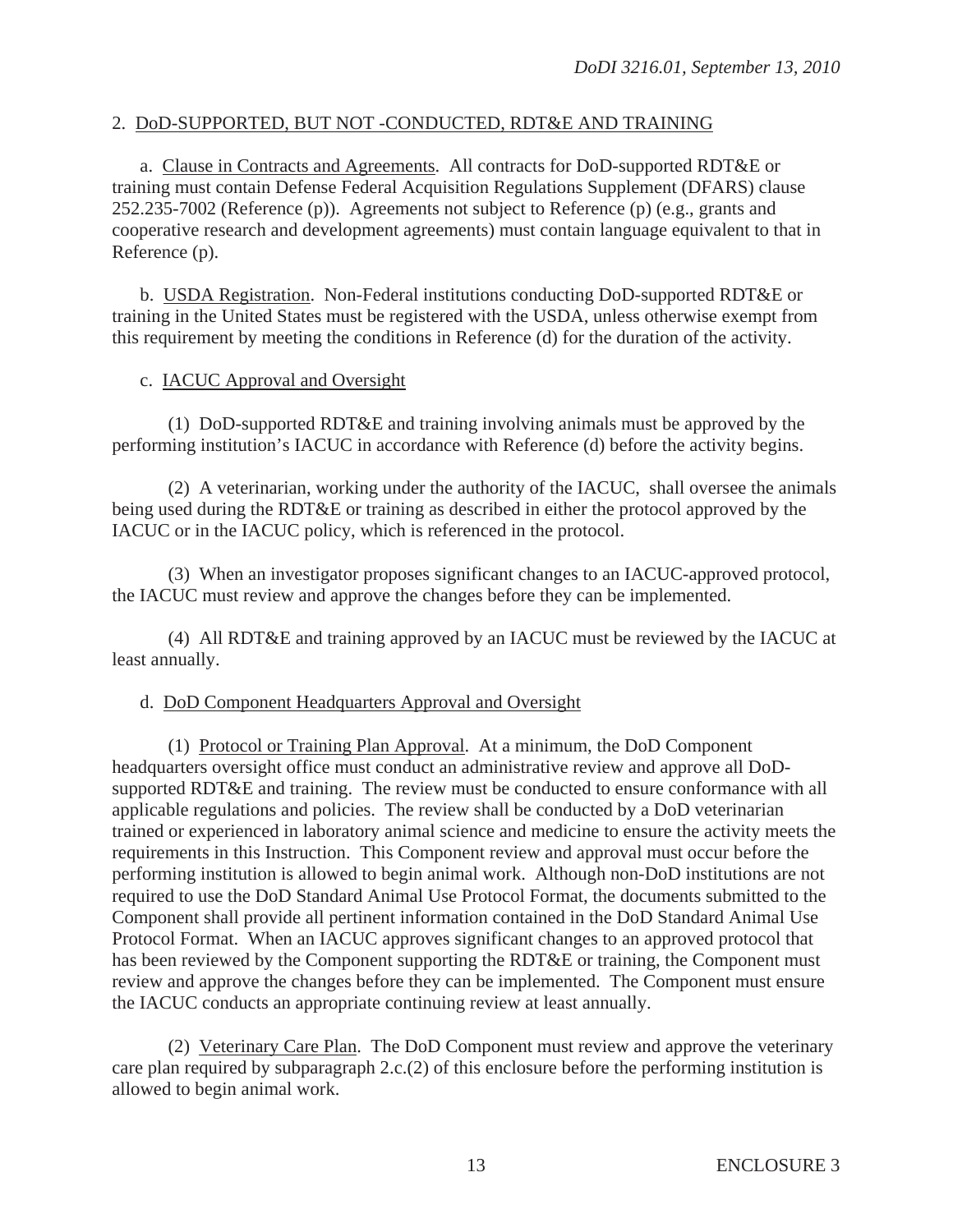## (3) Acquisition of Animals

 (a) Extramural RDT&E and Training Conducted in the United States. The performing institution shall include in the documents submitted to the DoD Component for review a statement that the animals shall be or have been legally obtained from suppliers licensed by the USDA in accordance with sections 2133-2134 of Reference (d), unless the supplier claims to meet the exemption criteria in References (d), (e), or (m). When a supplier claims to meet the exemption criteria, the institution performing the work shall convey the claim of exemption to the supporting Component.

 (b) Extramural RDT&E and Training Outside of the United States. The performing institution shall include in the documents submitted to the DoD Component for review a statement that the animals shall be or have been legally obtained from suppliers in accordance with national policy.

 (c) Wild Animals. When capturing animals from the wild for the purpose of the DoD-supported RDT&E or training, the performing institution shall include in the documents submitted to the DoD Component for review all required capture and use permits.

 (4) USDA Inspection Reports. As part of the DoD approval process, the DoD veterinarian shall also review the most recent USDA inspection reports, unless the institution is exempt from inspection by meeting the criteria in References (d) and (e). The inspection reports must be reviewed annually for the duration of the activity.

## (5) On-Site Inspection

 (a) For all RDT&E using dogs, cats, nonhuman primates, or marine mammals, and for all medical training using live animals, the contractor must pass an on-site evaluation conducted by a DoD veterinarian trained or experienced in laboratory animal medicine to ensure that the animal care program meets the standards in References (d), (e), and (j). The site visit shall be conducted within 30 days of the signed agreement with the Department of Defense (e.g., contract award) if the animals are already at the institution or training site, or within 30 days of delivery of the animals if they are not. The DoD Component may allow this inspection to occur at a later date if the Component determines that it is in the best interest of the animals. The onsite evaluation shall be repeated annually for the duration of the training agreement, as long as animals are being used. For efficiency, a Component may rely on the evaluation of another Component.

 (b) If the institution is accredited by AAALAC or meets equivalent standards referenced in paragraph 1.g. of Enclosure 2 for the duration of the RDT&E or training agreement, the DoD Component may waive the requirement for on-site inspection. This waiver does not preclude the Component from conducting an inspection at any time.

 (c) For institutions outside of the United States, if the facility can provide evidence to the DoD Component that it meets either their national standards or standards from an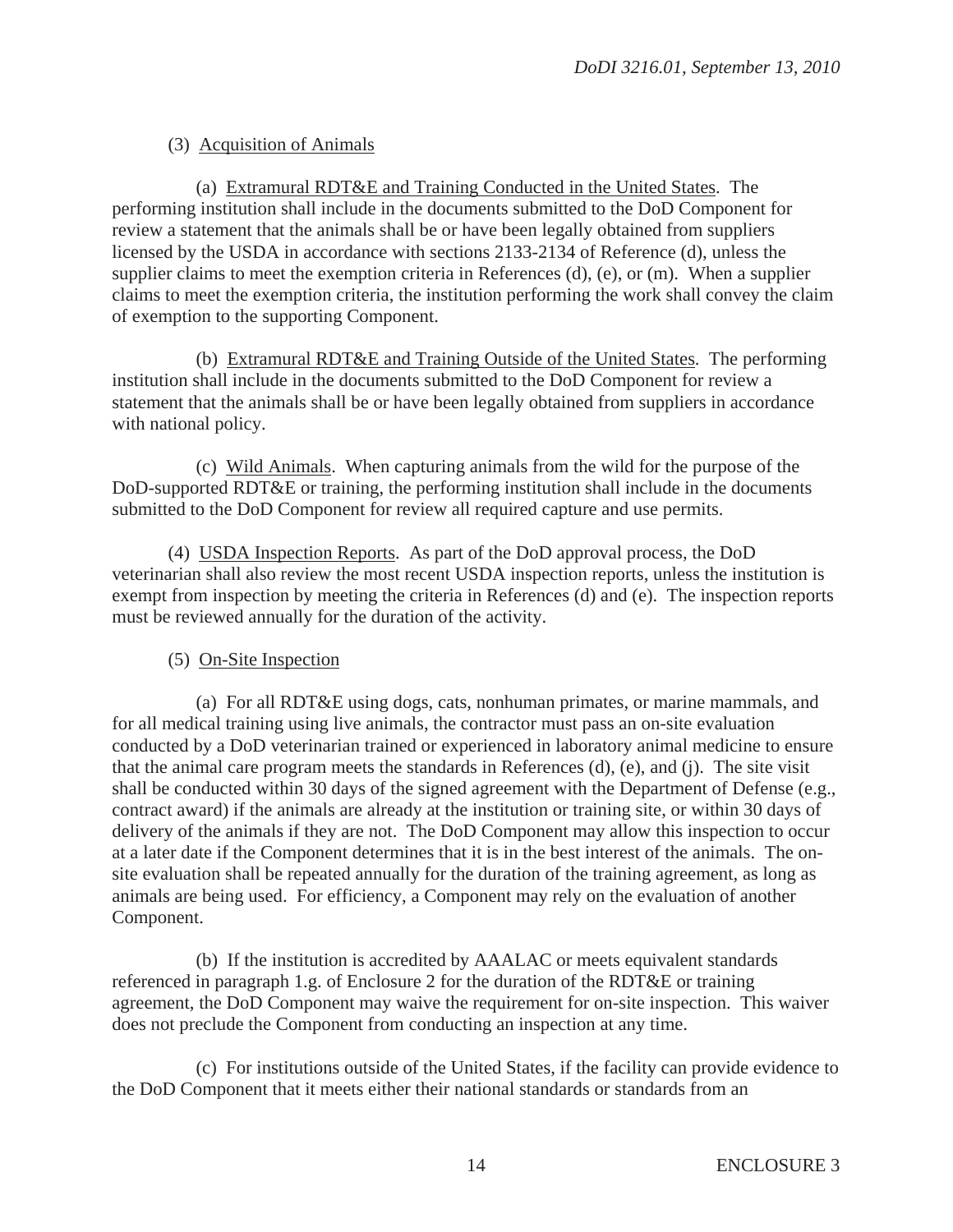internationally recognized organization, the Component may waive the requirement for an onsite inspection. In either case, the standards must be determined by the DDR&E to be at least equivalent to the standards referenced in paragraph 1.g. of Enclosure 2. This waiver does not preclude the Component from conducting an inspection at any time.

#### e. Notifications to the DoD Component

 (1) When an institution is notified by the USDA that it is under investigation, the institution shall notify the supporting DoD Component within 5 business days. An institution with AAALAC accreditation shall notify the Component within 5 business days of loss of AAALAC accreditation. Upon either of these notifications and when the issues are relevant to a DoD-supported activity, a DoD veterinarian trained or experienced in laboratory animal medicine shall perform a site inspection within 30 days of the notification. The Component may allow more time for this inspection to occur on a case-by-case basis.

 (2) Site inspections for cause shall evaluate and ensure the adequacy of animal care and use in DoD-supported programs, and provide recommendations to the Component about allowing continued DoD support of the research, suspending the research until necessary changes have been made, or terminating the research.

 (3) The IACUC must notify the Component in accordance with subparagraph 2.d.(1) of this enclosure when the IACUC approves significant changes to the protocol, and when the IACUC conducts its continuing review.

 (4) The Component shall require the contractor to inform the Component of any adverse events regarding the RDT&E or training that might impact DoD continued support of the activity.

3. EDUCATION AND TRAINING. The DoD Components shall ensure that all DoD personnel involved in the conduct, review, or approval of RDT&E and training involving animals, including the non-affiliated members of the DoD IACUCs, receive initial and continuing education and training.

 a. Training and education shall integrate Federal policy and guidance that provides national standards for the acquisition, transportation, housing, control, maintenance, handling, treatment, care, use, and disposal of animals.

 b. Both initial and continuing education and training shall be commensurate with the duties and responsibilities of the DoD personnel.

c. All training and education of DoD personnel shall be documented.

 d. Certification is encouraged for all personnel involved in the care and use of animals in RDT&E or training.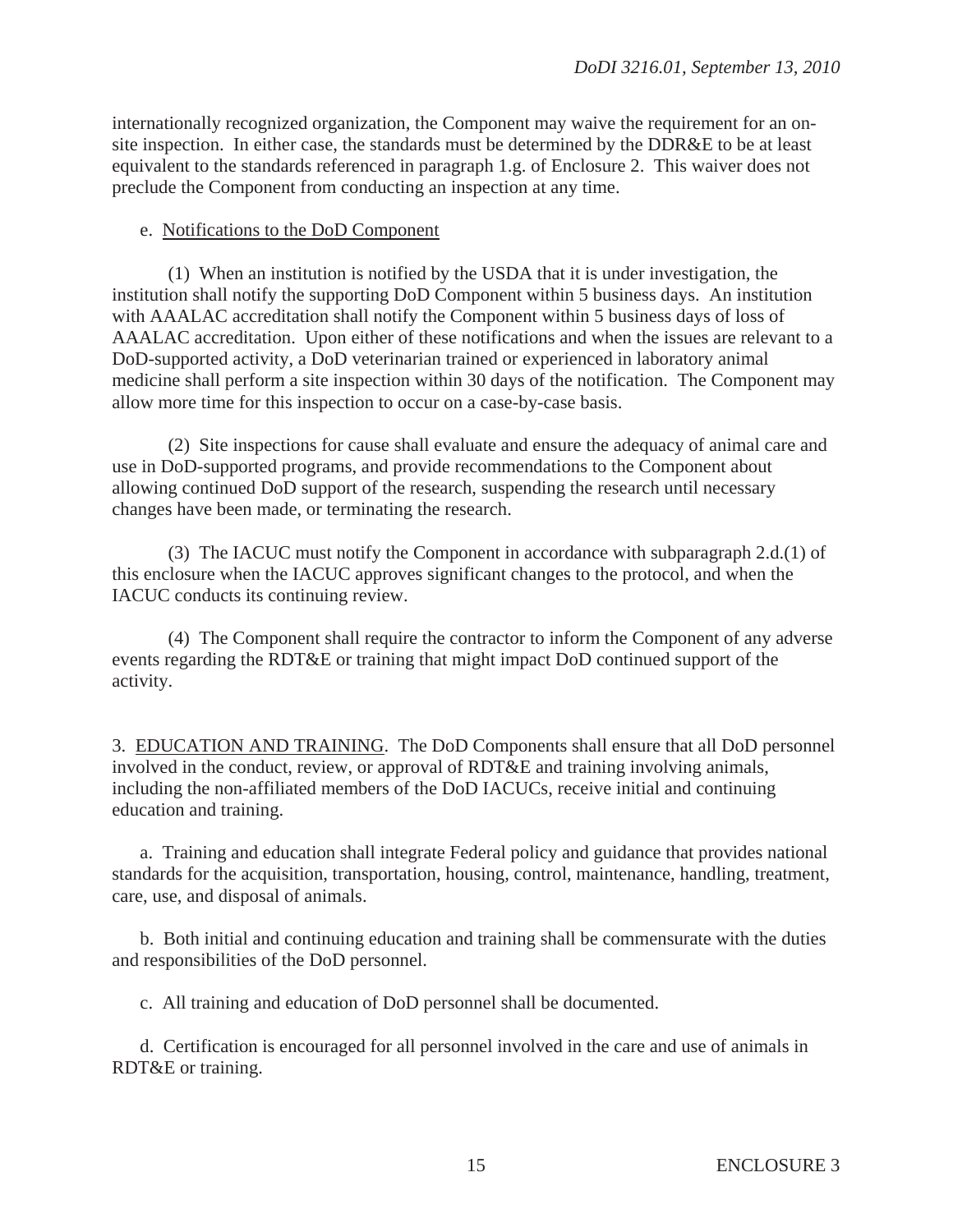4. JTWG MEMBERSHIP. The ASBREM Committee Co-Chairs shall designate the JTWG Chair. At a minimum, the JTWG shall be composed of representatives of the DDR&E, each of the DoD Components with an animal use management plan, and the DoD Veterinary Services Activity.

5. RESEARCH MISCONDUCT AND NONCOMPLIANCE. The DoD Components shall comply with the requirements for reviewing allegations of misconduct as required by Reference (h). DoD Component implementing policies and procedures for addressing allegations of noncompliance with animal care and use standards by their Component, or by an institution supported by their Component, shall refer the matter to the next higher management echelon to take deliberate action to resolve. All findings of serious noncompliance shall be reported to the DDR&E.

## 6. RECORD KEEPING

 a. The requirement in paragraph 3.g. of Enclosure 2 for the DoD Components to retain records for at least 3 years beyond the end of the RDT&E and training activity or the effective date of the record applies to:

 (1) Records from DoD-conducted or -supported RDT&E and training that are created by either the Government or the institution conducting the work.

 (2) All records regarding Component waivers, exemptions, and extensions, and all Component requests for exceptions, waivers, exemptions, and extensions submitted to the DDR&E for action.

b. The DoD Components may be required to retain records for longer than specified in paragraph 6.a. of this enclosure. For complete recordkeeping guidance and instruction, the DoD Components shall consult their respective records disposition schedules.

 c. Records that document extramural compliance or noncompliance with this Instruction shall be made accessible for inspection and copying by authorized representatives of the Department of Defense at reasonable times and in a reasonable manner as determined by the supporting DoD Component.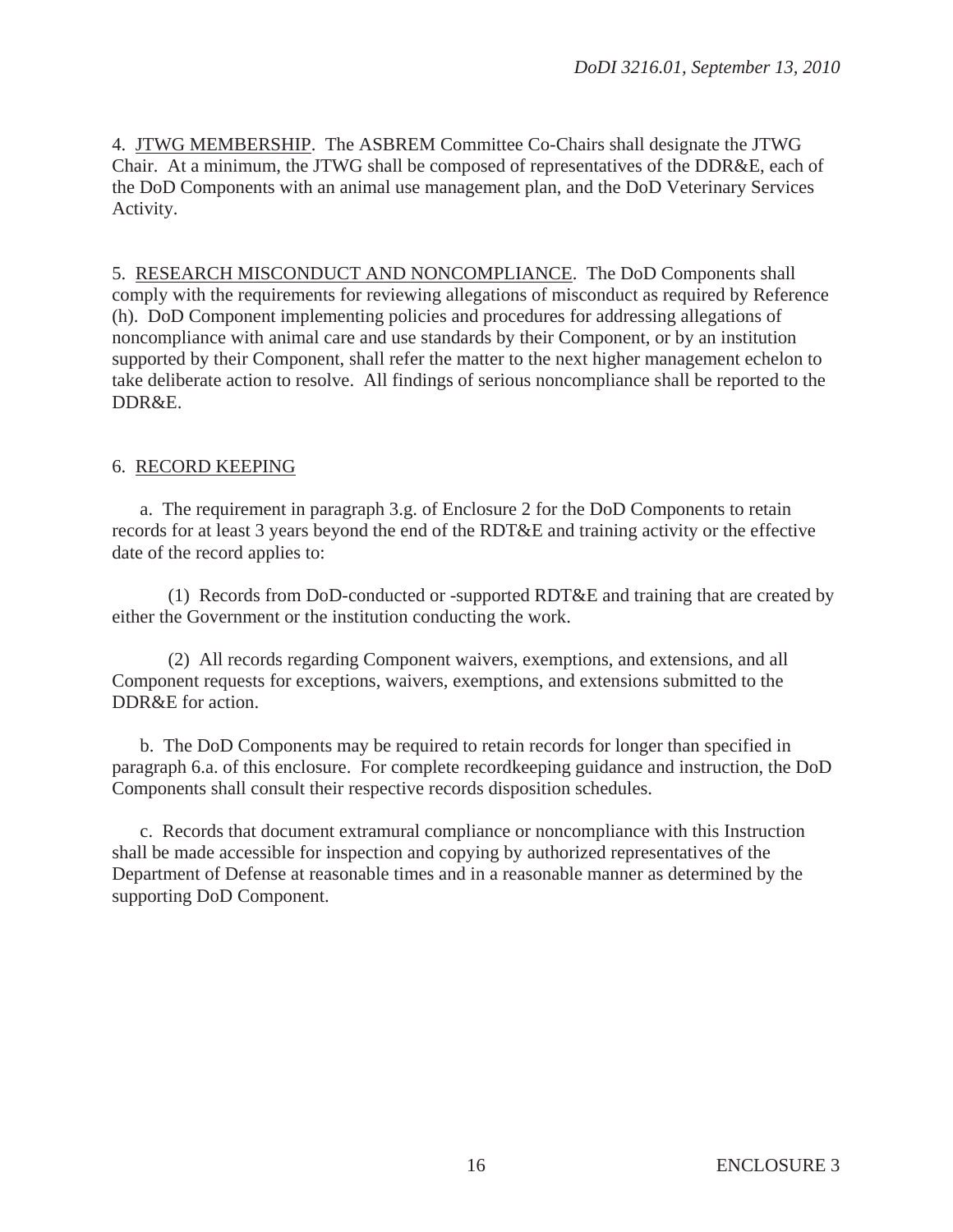## GLOSSARY

## PART I. ABBREVIATIONS AND ACRONYMS

|                                      | AAALAC Association for Assessment and Accreditation of Laboratory Animal Care,<br>International                                      |
|--------------------------------------|--------------------------------------------------------------------------------------------------------------------------------------|
| ASBREM                               | Armed Services Biomedical Research Evaluation and Management                                                                         |
| ASD(HA)                              | Assistant Secretary of Defense for Health Affairs                                                                                    |
| DDR&E<br><b>DHHS</b><br>DoDD<br>DoDI | Director of Defense Research and Engineering<br>Department of Health and Human Services<br>DoD Directive<br>DoD Instruction          |
| <b>IACUC</b><br><b>ICCVAM</b>        | <b>Institutional Animal Care and Use Committee</b><br>Interagency Coordinating Committee on the Validation of Alternative<br>Methods |
| <b>JTWG</b>                          | Joint Technical Working Group                                                                                                        |
| RDT&E                                | research, development, test, and evaluation                                                                                          |
| <b>USDA</b>                          | United States Department of Agriculture                                                                                              |

# PART II. DEFINITIONS

Unless otherwise noted, these terms and their definitions are for the purpose of this Instruction.

administrative review of an RDT&E protocol or training plan. A review of documents related to animal use for RDT&E and training by a Component headquarters-level veterinarian trained or experienced in laboratory animal medicine. This review is not intended to be another IACUC review. The purpose of this review is to ensure that the institution performing the RDT&E or training has met the requirements in all applicable regulations and policies.

alternatives. Alternatives to animal use are characterized by "the three  $R$ 's:" replacement, reduction, and refinement. Investigators may replace methods that use animals with those that do not. Reduction refers to the use of fewer animals. Existing procedures may be refined so that animals are subjected to less pain and distress.

animal. Any living or dead vertebrate animal, including birds, cold-blooded animals, rats of the genus "Rattus" and mice of the genus "Mus." With respect to avians and other egg-laying vertebrate species, their offspring are considered animals only after hatching. With respect to fish and amphibians, their larval offspring are considered animals. Reference (d) governs most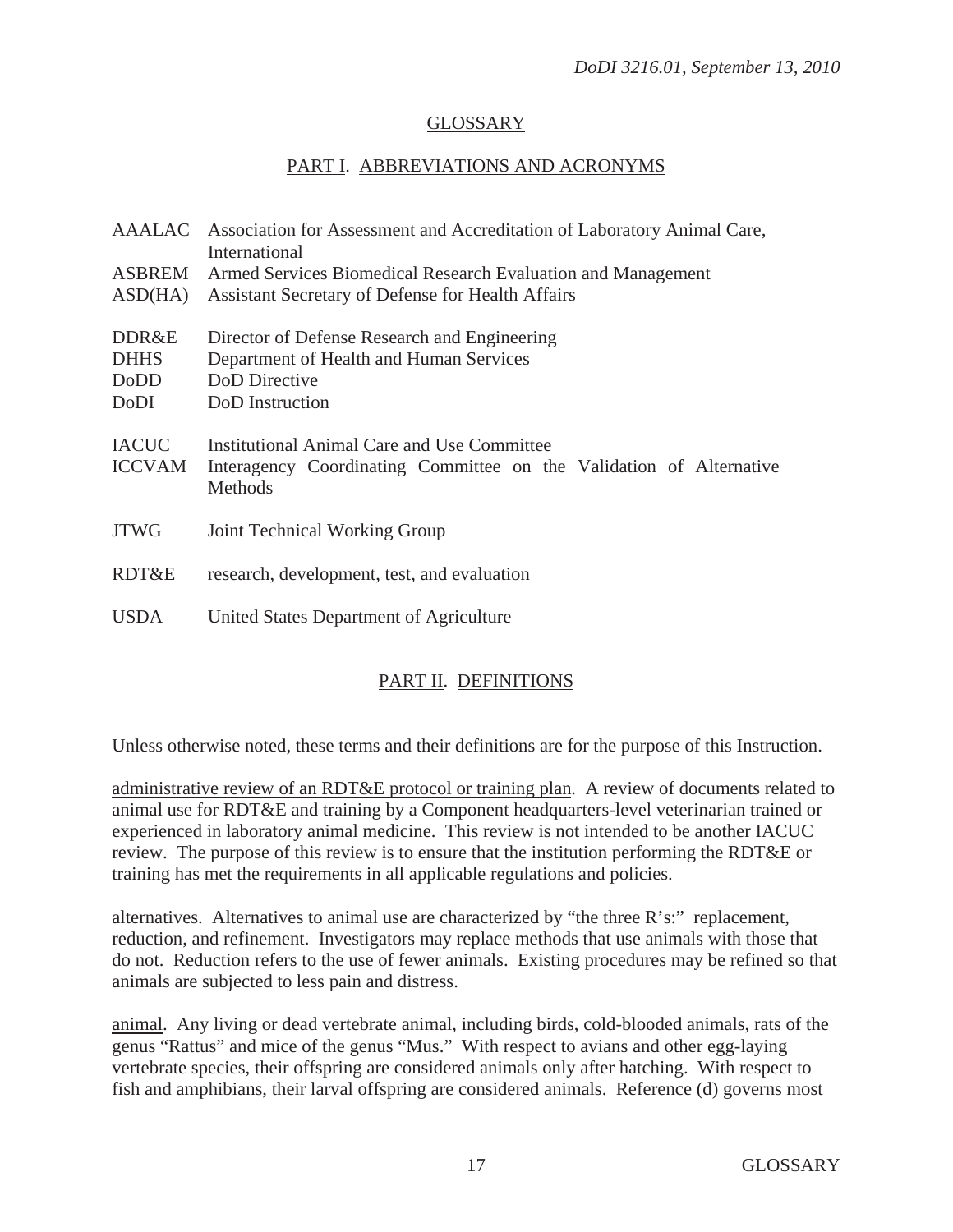species of vertebrate animals; this Instruction governs all species of vertebrate animals. For the purposes of this definition, "dead" is defined as animals killed for the direct purpose of conducting RDT&E or training. However, it does not include dead animals or parts of dead animals purchased at grocery stores or slaughterhouses.

disease surveillance. A systematic collection, analysis, and interpretation of health data of an animal or animals for the purpose of monitoring the presence of a condition in an individual animal or an animal population. Disease surveillance in animals is not governed by Reference (d) or this Instruction unless the disease screening procedures harm the animal. When the disease surveillance harms the animal, the activity is governed by this Instruction.

DoD-conducted RDT&E or training. RDT&E or training conducted by DoD personnel. DoDconducted RDT&E or training is also referred to as "intramural" RDT&E or training. The intramural RDT&E or training may be performed in collaboration with a non-DoD institution or supported by a non-DoD institution (which also referred to as an "extramural institution").

DoD-supported RDT&E or training. The provision of DoD funding, animals, facilities, equipment, or any other resources to an institution other than the Department of Defense that are needed to conduct the RDT&E or training. DoD-supported RDT&E or training is also referred to as "extramural" RDT&E or training.

extramural institution. An institution that is not part of the Department of Defense.

extramural RDT&E or training. RDT&E or training that is conducted by an institution that is not part of the Department of Defense.

field research. An investigation conducted on free-living wild animals in their natural habitat that DOES involve an invasive procedure, harms the animal, or materially alters the behavior of the animal under study. Field research is governed by Reference (d) and this Instruction.

field study. An investigation conducted on free-living wild animals in their natural habitat. A field study excludes any investigation that involves an invasive procedure, harms the animal, or materially alters the behavior of the animal under study. A field study is not governed by Reference (d) or this Instruction. A field study is distinct from field research.

harm. Any procedure that either causes lasting detrimental physical, behavioral, or psychological damage, or exposes an animal to potentially perilous situations (e.g., releasing a nocturnal animal during daylight hours).

IACUC. A board that is charged with evaluating an institution's care, treatment, housing, and use of animals, and with assuring compliance with Reference (d) and this Instruction. When full committee review of a project is requested, the IACUC shall have a quorum as defined in this Instruction. The board members are appointed by the institution's commander or the institutional official. The DoD institutional official is, or is appointed by, the institution's commander and can legally commit the institution to comply with Federal requirements for animal care and use.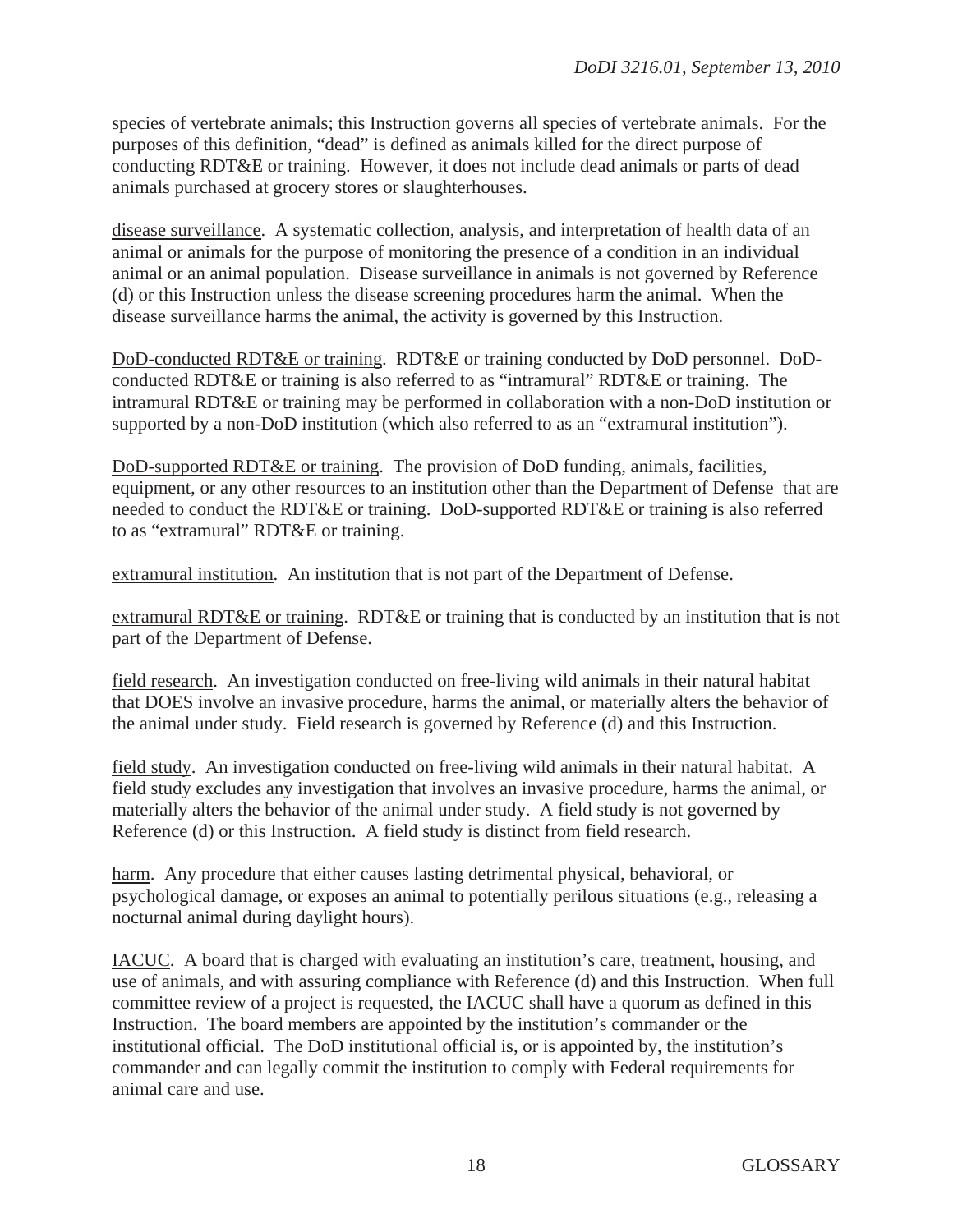marine mammal. Animals belonging to the class mammalia and whose primary habitat is the sea or ocean (e.g., cetaceans and pinnipeds).

non-affiliated IACUC member. A member of the public who represents the interests of the general community in the proper care and use of animals. A public IACUC member should not be involved in animal care and use, be affiliated with the institution(s) supporting or relying on the IACUC, or be an immediate family member of a person who is affiliated with the institution(s).

non-scientific IACUC member. A person whose interests, training, and education are not in a scientific discipline.

OSD Component. Defined in DoDI 5025.01 (Reference (v).

quorum. A quorum is obtained when a majority of the members of the IACUC are present. At least one veterinarian and one non-affiliated member, or their alternates, must be part of the majority present.

RDT&E. A series of four broad categories of activities beginning with the exploration of a concept and ending with the determination that a product is suitable for its intended use. RDT&E is not defined by budget activity, the DoD institution supporting or conducting the work, the type of extramural institution conducting the work, the program title, or the security classification. The four categories of RDT&E are:

 research. A systematic investigation of a scientific question employing a hypothesis, structured methodology, and controlled study design (e.g., a manipulation of variables, an assessment of differences in outcome due to variables) for the purpose of contributing to the generalized body of knowledge.

 development. A systematic investigation, structured methodology, or controlled study designed for the purpose of further refining the product and demonstrating its intended use.

test. A systematic analysis of the product to ensure that it meets it intended goals.

evaluation. An analysis of the product's suitability and readiness to be produced and fielded.

serious noncompliance. An activity that is not in accordance with this Instruction and its references and that is currently or has the likelihood to affect the health and well-being of an animal adversely.

training. An activity with the goal of imparting knowledge, skills, and competencies to a human student. Activities conducted solely for the purpose of training animals are covered by Reference (d) but are not covered by this Instruction. Training is covered by Reference (d) and this Instruction if the activity is conducted for the purpose of training personnel about animal care and handling, and when the animals will also be used in support of activities that are